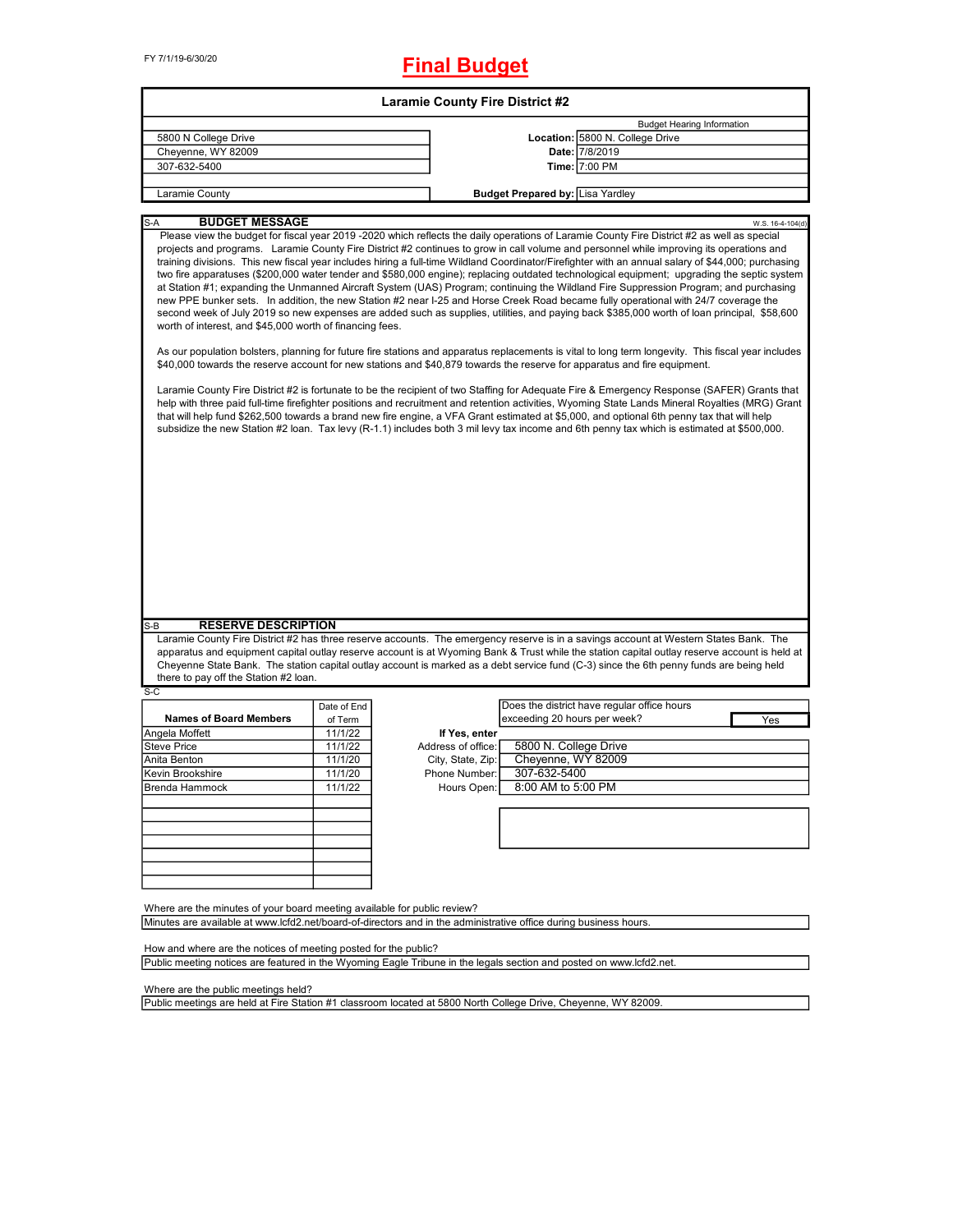# **FINAL BUDGET SUMMARY**

|       | <b>OVERVIEW</b>                                             | 2017-2018<br>Actual | 2018-2019<br>Estimated | 2019-2020<br>Proposed | Final Approval |
|-------|-------------------------------------------------------------|---------------------|------------------------|-----------------------|----------------|
|       |                                                             |                     |                        |                       |                |
| $S-1$ | <b>Total Budgeted Expenditures</b>                          | \$1,576,020         | \$3,950,039            | \$2,541,210           | \$2,815,550    |
| $S-2$ | <b>Total Principal to Pay on Debt</b>                       | \$0                 | \$342.823              | \$335,000             | \$385,000      |
| $S-3$ | <b>Total Change to Restricted Funds</b>                     | \$34,051            | \$615,192              | $-$ \$477,531         | $-$272,531$    |
|       |                                                             |                     |                        |                       |                |
| $S-4$ | <b>Total General Fund and Forecasted Revenues Available</b> | \$4,718,701         | \$3,043,716            | \$2,870,506           | \$3,518,587    |
|       |                                                             |                     |                        |                       |                |
| $S-5$ | Amount requested from County Commissioners                  | \$1,392,119         | \$1,944,221            | \$1,943,920           | \$2,201,477    |
|       |                                                             |                     |                        |                       |                |
| $S-6$ | <b>Additional Funding Needed:</b>                           |                     |                        | \$0                   | \$0            |

|              | <b>REVENUE SUMMARY</b>                                             | 2017-2018              | 2018-2019            | 2019-2020               | <b>Final Approval</b>           |
|--------------|--------------------------------------------------------------------|------------------------|----------------------|-------------------------|---------------------------------|
|              |                                                                    | Actual                 | Estimated            | Proposed                |                                 |
|              |                                                                    |                        |                      |                         | \$10,000                        |
| $S-7$        | <b>Operating Revenues</b><br>Tax levy (From the County Treasurer)  | \$2,250<br>\$1,392,119 | \$650<br>\$1,944,221 | \$20,000<br>\$1,943,920 | \$2,201,477                     |
| $S-8$        | <b>Government Support</b>                                          | \$0                    | \$90,000             | \$0                     |                                 |
| $S-9$        |                                                                    |                        |                      |                         | \$0                             |
| $S-10$       | <b>Grants</b>                                                      | \$97,125               | \$175,832            | \$363,769               | \$363,769                       |
| $S-11$       | Other County Support (Not from Co. Treas.)<br><b>Miscellaneous</b> | \$0<br>\$187,456       | \$0<br>\$293,262     | \$0<br>\$187,100        | \$0<br>\$363,683                |
| $S-12$       |                                                                    |                        |                      |                         |                                 |
| $S-13$       | <b>Other Forecasted Revenue</b>                                    | \$2,500,000            | \$0                  | \$0                     | \$0                             |
| $S-14$       | <b>Total Revenue</b>                                               | \$4,178,950            | \$2,503,965          | \$2,514,789             | \$2,938,929                     |
|              | FY 7/1/19-6/30/20                                                  |                        |                      |                         | Laramie County Fire District #2 |
|              |                                                                    | 2017-2018              | 2018-2019            | 2019-2020               |                                 |
|              | <b>EXPENDITURE SUMMARY</b>                                         |                        | Estimated            | Proposed                | <b>Final Approval</b>           |
|              |                                                                    |                        |                      |                         |                                 |
| $S-15$       | <b>Capital Outlay</b>                                              | \$8,630                | \$19,090             | \$47,000                | \$352,000                       |
| $S-16$       | <b>Interest and Fees On Debt</b>                                   | \$2.253                | \$71.075             | \$58,600                | \$103,600                       |
| $S-17$       | Administration                                                     | \$161,981              | \$175,180            | \$190,750               | \$194,550                       |
| $S-18$       | <b>Operations</b>                                                  | \$871,595              | \$1,183,579          | \$1,263,800             | \$1,371,300                     |
| $S-19$       | <b>Indirect Costs</b>                                              | \$126,328              | \$158,974            | \$201,060               | \$214,100                       |
| <b>S-20R</b> | <b>Expenditures paid by Reserves</b>                               | \$405,233              | \$2,342,141          | \$780,000               | \$580,000                       |
| $S-20$       | <b>Total Expenditures</b>                                          | \$1,576,020            | \$3,950,039          | \$2,541,210             | \$2,815,550                     |
|              |                                                                    |                        |                      |                         |                                 |
|              | <b>DEBT SUMMARY</b>                                                | 2017-2018              | 2018-2019            | 2019-2020               | <b>Final Approval</b>           |
|              |                                                                    | Actual                 | Estimated            | Proposed                |                                 |
|              |                                                                    |                        |                      |                         |                                 |
| $S-21$       | <b>Principal Paid on Debt</b>                                      | \$0                    | \$342,823            | \$335,000               | \$385,000                       |
|              |                                                                    |                        |                      |                         |                                 |
|              | <b>CASH AND INVESTMENTS</b>                                        | 2017-2018              | 2018-2019            | 2019-2020               | <b>Final Approval</b>           |
|              |                                                                    | Actual                 | Estimated            | Proposed                |                                 |
| $S-22$       | <b>TOTAL GENERAL FUNDS</b>                                         | \$539,751              | \$539,751            | \$355,717               | \$579,658                       |
|              |                                                                    |                        |                      |                         |                                 |
|              | <b>Summary of Reserve Funds</b>                                    |                        |                      |                         |                                 |
| $S-23$       | <b>Beginning Balance in Reserve Accounts</b>                       |                        |                      |                         |                                 |
| $S-24$       | a. Sinking and Debt Service Funds                                  | \$157,332              | \$176,383            | \$546,544               | \$546,544                       |
| $S-25$       | b. Reserves                                                        | \$363,955              | \$378,955            | \$623,986               | \$625,157                       |
| $S-26$       | c. Bond Funds                                                      | \$0                    | \$0                  | \$0                     | \$0                             |
|              | Total Reserves (a+b+c)                                             | \$521,287              | \$555,338            | \$1,170,530             | \$1,171,701                     |
| $S-27$       | Amount to be added                                                 |                        |                      |                         |                                 |
| $S-28$       | a. Sinking and Debt Service Funds                                  | \$424,284              | \$2,712,302          | \$35,000                | \$40,000                        |
| $S-29$       | b. Reserves                                                        | \$15,000               | \$245,031            | \$267,469               | \$267,469                       |
| $S-30$       | c. Bond Funds                                                      | \$0                    | \$0                  | \$0                     | \$0                             |
|              | Total to be added (a+b+c)                                          | \$439,284              | \$2,957,333          | \$302,469               | \$307,469                       |
|              |                                                                    |                        |                      |                         |                                 |

S-31 **Subtotal** \$960,571 \$3,512,671 \$1,472,999 \$1,479,170 S-32 **Less Total to be spent** \$405,233 \$2,342,141 \$780,000 \$580,000 S-33 **TOTAL RESERVES AT END OF FISCAL YEAR** \$555,338 \$1,170,530 \$692,999 \$899,170 *End of Summary*

*Budget Officer / District Official (if not same as "Submitted by")*

Date adopted by Special District

Cheyenne, WY 82009 **DISTRICT ADDRESS:** 5800 N College Drive **PREPARED BY:** Lisa Yardley

**DISTRICT PHONE:** 307-632-5400

1/23/19 *Form approved by Wyoming Department of Audit, Public Funds Division Prepared in compliance with the Uniform Municipal Fiscal Procedures Act (W.S. 16-4-101 through 124) as it applies.*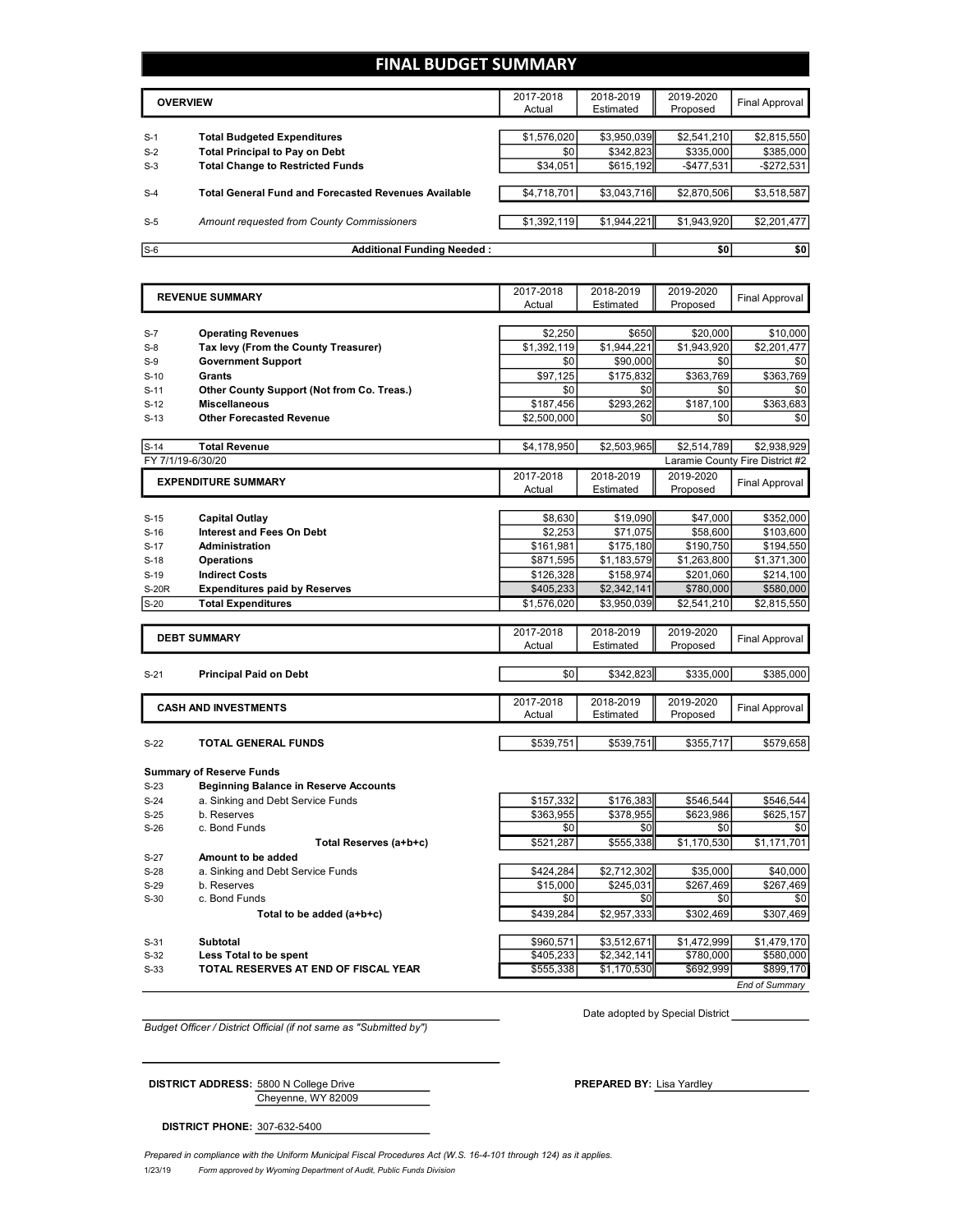# **Final Budget**

Laramie County Fire District #2

**NAME OF DISTRICT/BOARD**

**FYE** 6/30/2020

|           | PROPERTY TAXES AND ASSESSMENTS                 |             |             |             |                       |
|-----------|------------------------------------------------|-------------|-------------|-------------|-----------------------|
|           |                                                |             |             |             |                       |
|           |                                                | 2017-2018   | 2018-2019   | 2019-2020   | <b>Final Approval</b> |
|           |                                                | Actual      | Estimated   | Proposed    |                       |
| $R-1$     | <b>Property Taxes and Assessments Received</b> |             |             |             |                       |
| $R-1.1$   | Tax Levy (From the County Treasurer)           | \$1,392,119 | \$1,944,221 | \$1,943,920 | \$2,201,477           |
| $R-1.2$   | Other County Support                           |             |             |             |                       |
|           |                                                |             |             |             |                       |
|           | <b>FORECASTED REVENUE</b>                      |             |             |             |                       |
|           |                                                |             |             |             |                       |
|           |                                                | 2017-2018   | 2018-2019   | 2019-2020   |                       |
|           |                                                | Actual      | Estimated   | Proposed    | <b>Final Approval</b> |
| $R-2$     | <b>Revenues from Other Governments</b>         |             |             |             |                       |
| $R-2.1$   | State Aid                                      |             |             |             |                       |
| $R - 2.2$ | Additional County Aid (non-treasurer)          | \$0         | \$90,000    | \$0         |                       |
| $R - 2.3$ | City (or Town) Aid                             |             |             |             |                       |
| $R - 2.4$ | Other (Specify)                                |             |             |             |                       |
| $R-2.5$   | <b>Total Government Support</b>                | \$0         | \$90,000    | \$0         | \$0                   |
| $R-3$     | <b>Operating Revenues</b>                      |             |             |             |                       |
|           |                                                |             |             |             |                       |

| π-∠       | Revenues from Other Governments              |             |           |           |           |
|-----------|----------------------------------------------|-------------|-----------|-----------|-----------|
| $R-2.1$   | State Aid                                    |             |           |           |           |
| $R-2.2$   | Additional County Aid (non-treasurer)        | \$0         | \$90,000  | \$0       |           |
| $R - 2.3$ | City (or Town) Aid                           |             |           |           |           |
| $R-2.4$   | Other (Specify)                              |             |           |           |           |
| $R-2.5$   | <b>Total Government Support</b>              | \$0         | \$90,000  | \$0       | \$0       |
| $R-3$     | <b>Operating Revenues</b>                    |             |           |           |           |
| $R-3.1$   | <b>Customer Charges</b>                      |             |           |           |           |
| $R-3.2$   | Sales of Goods or Services                   | \$2,250     | \$650     | \$20,000  | \$10,000  |
| $R-3.3$   | <b>Other Assessments</b>                     |             |           |           |           |
| $R-3.4$   | <b>Total Operating Revenues</b>              | \$2,250     | \$650     | \$20,000  | \$10,000  |
| $R-4$     | <b>Grants</b>                                |             |           |           |           |
| $R-4.1$   | Direct Federal Grants                        | \$72,210    | \$48,342  | \$216,300 | \$216,300 |
| $R-4.2$   | Federal Grants thru State Agencies           |             |           |           |           |
| $R-4.3$   | <b>Grants from State Agencies</b>            | \$24,915    | \$127,490 | \$147,469 | \$147,469 |
| $R-4.4$   | <b>Total Grants</b>                          | \$97,125    | \$175,832 | \$363,769 | \$363,769 |
| $R-5$     | <b>Miscellaneous Revenue</b>                 |             |           |           |           |
| $R-5.1$   | Interest                                     | \$1,149     | \$2,063   | \$1,100   | \$1,100   |
| $R-5.2$   | Other: Specify<br>Donations                  | \$4,304     | \$9,710   | \$1,000   | \$1,000   |
| $R-5.3$   | Other: See Additional                        | \$182,004   | \$281,489 | \$185,000 | \$361,583 |
| $R-5.4$   | <b>Total Miscellaneous</b>                   | \$187,456   | \$293,262 | \$187,100 | \$363,683 |
| $R-5.5$   | <b>Total Forecasted Revenue</b>              | \$286,831   | \$559.744 | \$570.869 | \$737,452 |
| $R-6$     | <b>Other Forecasted Revenue</b>              |             |           |           |           |
| $R-6.1$   | a. Other past due-as estimated by Co. Treas. |             |           |           |           |
| $R-6.2$   | b. Other forecasted revenue (specify):       |             |           |           |           |
| $R-6.3$   | Loan - First Interstate Bank - Fire Stati    | \$2,500,000 | \$0       | \$0       |           |
| $R-6.4$   |                                              |             |           |           |           |
| $R-6.5$   |                                              |             |           |           |           |
| $R-6.6$   | Total Other Forecasted Revenue (a+b)         | \$2,500,000 | \$0       | \$0       | \$0       |
|           |                                              |             |           |           |           |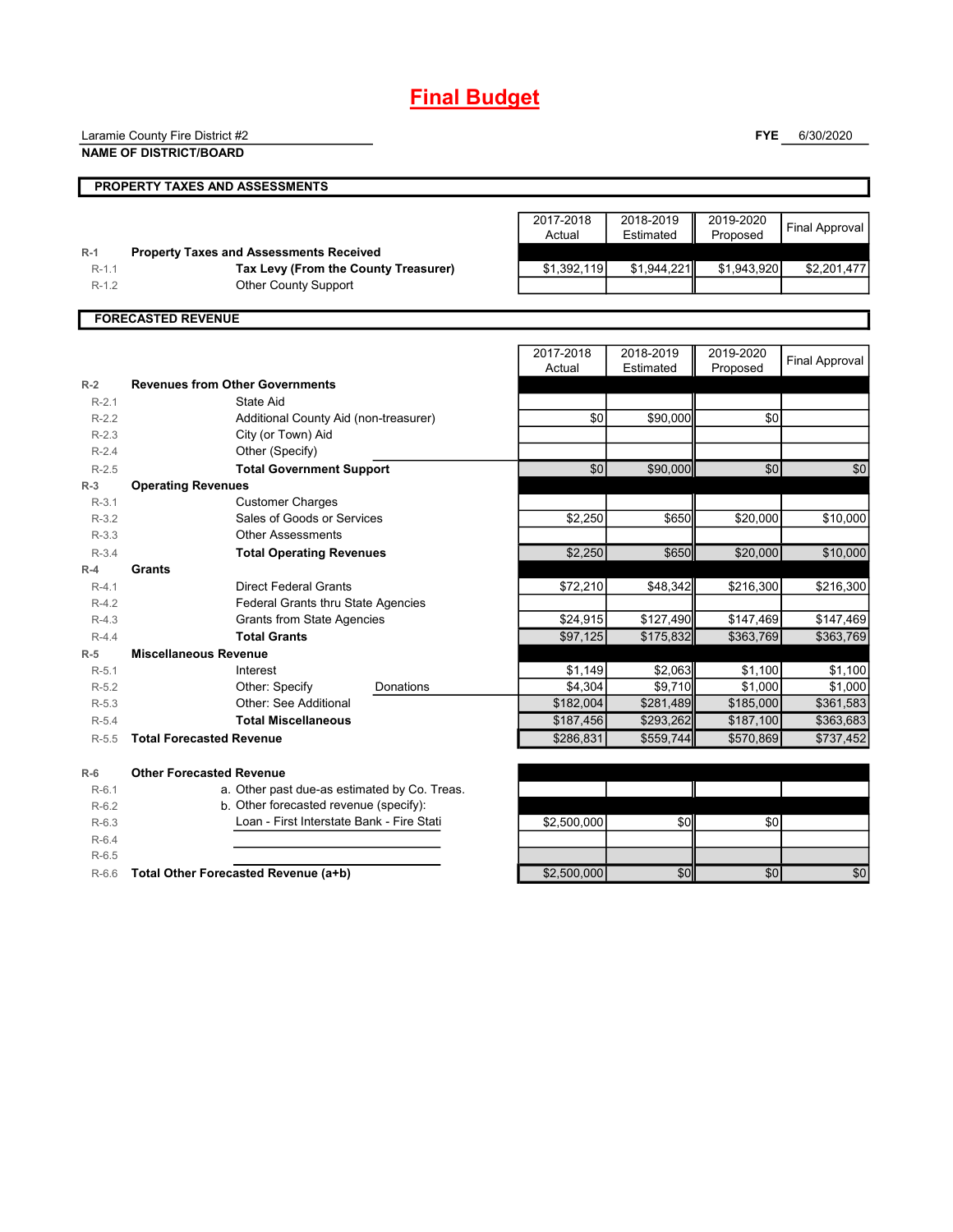# **CAPITAL OUTLAY BUDGET**

| $E-1$     | <b>Capital Outlay</b> |                         |
|-----------|-----------------------|-------------------------|
| $E - 1.1$ |                       | <b>Real Property</b>    |
| $F-12$    |                       | Vehicles                |
| $F-1.3$   |                       | <b>Office Equipment</b> |
| $F - 1.4$ |                       | Other (Specify)         |
| $F-1.5$   |                       | St#1 Upgrades/Septic    |
| $F-16$    |                       | St#2 Construction       |
| $F-17$    |                       |                         |
| $F-1.8$   | TOTAL CAPITAL OUTLAY  |                         |

|         |                       |                         | 2017-2018 | 2018-2019 | 2019-2020 |                |
|---------|-----------------------|-------------------------|-----------|-----------|-----------|----------------|
|         |                       |                         | Actual    | Estimated | Proposed  | Final Approval |
|         | <b>Capital Outlay</b> |                         |           |           |           |                |
| $E-1.1$ |                       | <b>Real Property</b>    |           |           |           |                |
| $E-1.2$ |                       | Vehicles                | \$0       | \$0       | \$0       | \$200,000      |
| $E-1.3$ |                       | <b>Office Equipment</b> | \$8,630   | \$8,490   | \$12,000  | \$12,000       |
| $E-1.4$ |                       | Other (Specify)         |           |           |           |                |
| $E-1.5$ |                       | St#1 Upgrades/Septic    | \$0       | \$10,600  | \$35,000  | \$115,000      |
| $E-1.6$ |                       | St#2 Construction       | \$0       | \$0       |           | \$25,000       |
| $E-1.7$ |                       |                         |           |           |           |                |
| $E-1.8$ | TOTAL CAPITAL OUTLAY  |                         | \$8,630   | \$19,090  | \$47,000  | \$352,000      |

# **ADMINISTRATION BUDGET**

| $E-2$     | <b>Personnel Services</b>            |                              |
|-----------|--------------------------------------|------------------------------|
| $E - 2.1$ |                                      | Administrator                |
| $E-2.2$   |                                      | Secretary                    |
| $E - 2.3$ |                                      | Clerical                     |
| $E - 2.4$ |                                      | Other (Specify)              |
| $E - 2.5$ |                                      |                              |
| $E - 2.6$ |                                      |                              |
| $E - 2.7$ |                                      |                              |
| $E-3$     | <b>Board Expenses</b>                |                              |
| $E - 3.1$ |                                      | Travel                       |
| $E - 3.2$ |                                      | Mileage                      |
| $E - 3.3$ |                                      | Other (Specify)              |
| $E - 3.4$ |                                      | Supplies                     |
| $E - 3.5$ |                                      |                              |
| $E - 3.6$ |                                      |                              |
| $E-4$     | <b>Contractual Services</b>          |                              |
| $E - 4.1$ |                                      | Legal                        |
| $E-4.2$   |                                      | Accounting/Auditing          |
| $E - 4.3$ |                                      | Other (Specify)              |
| $E - 4.4$ |                                      | Background checks            |
| $E - 4.5$ |                                      | Station 2 Land Lease         |
| $F-46$    |                                      |                              |
| $E-5$     | <b>Other Administrative Expenses</b> |                              |
| $E - 5.1$ |                                      | <b>Office Supplies</b>       |
| $E - 5.2$ |                                      | Office equipment, rent & rep |
| $E - 5.3$ |                                      | Education                    |
| $E - 5.4$ |                                      | Registrations                |
| $E - 5.5$ |                                      | Other (Specify)              |
| $E - 5.6$ |                                      | Bank service charge          |
| $E - 5.7$ |                                      | Software and upgrades        |
| $E - 5.8$ |                                      |                              |
| $E-6$     | <b>TOTAL ADMINISTRATION</b>          |                              |

|                          |                                      | 2017-2018 | 2018-2019 | 2019-2020 | <b>Final Approval</b> |
|--------------------------|--------------------------------------|-----------|-----------|-----------|-----------------------|
|                          |                                      | Actual    | Estimated | Proposed  |                       |
| Ż                        | <b>Personnel Services</b>            |           |           |           |                       |
| $E - 2.1$                | Administrator                        | \$83,430  | \$86,350  | \$90,000  | \$90,000              |
| $E - 2.2$                | Secretary                            | \$51,500  | \$55,000  | \$57,000  | \$60,000              |
| $E - 2.3$                | Clerical                             |           |           |           |                       |
| $E - 2.4$                | Other (Specify)                      |           |           |           |                       |
| $E-2.5$                  |                                      |           |           |           |                       |
| $E - 2.6$                |                                      |           |           |           |                       |
| $E - 2.7$                |                                      |           |           |           |                       |
| $\overline{\phantom{0}}$ | <b>Board Expenses</b>                |           |           |           |                       |
| $E-3.1$                  | Travel                               |           |           |           |                       |
| $E - 3.2$                | Mileage                              |           |           |           |                       |
| $E - 3.3$                | Other (Specify)                      |           |           |           |                       |
| $E - 3.4$                | Supplies                             | \$414     | \$396     | \$2,500   | \$2,500               |
| $E - 3.5$                |                                      |           |           |           |                       |
| $E - 3.6$                |                                      |           |           |           |                       |
| Ļ.                       | <b>Contractual Services</b>          |           |           |           |                       |
| $E - 4.1$                | Legal                                | \$477     | \$1,076   | \$3,000   | \$3,000               |
| $E - 4.2$                | Accounting/Auditing                  | \$8,500   | \$8,750   | \$8,500   | \$9,000               |
| $E - 4.3$                | Other (Specify)                      |           |           |           |                       |
| $E - 4.4$                | Background checks                    | \$220     | \$1,411   | \$1,000   | \$1,000               |
| $E-4.5$                  | Station 2 Land Lease                 | \$2,978   | \$2,869   | \$2,900   | \$2,950               |
| $E - 4.6$                |                                      |           |           |           |                       |
| 5                        | <b>Other Administrative Expenses</b> |           |           |           |                       |
| $E - 5.1$                | <b>Office Supplies</b>               | \$3,170   | \$3,542   | \$4,950   | \$5,200               |
| $E - 5.2$                | Office equipment, rent & repair      | \$2,375   | \$2,408   | \$2,300   | \$2,300               |
| $E - 5.3$                | Education                            |           |           |           |                       |
| $E - 5.4$                | Registrations                        | \$4,881   | \$2,996   | \$3,500   | \$3,500               |
| $E - 5.5$                | Other (Specify)                      |           |           |           |                       |
| $E - 5.6$                | Bank service charge                  | \$0       | \$0       | \$100     | \$100                 |
| $E - 5.7$                | Software and upgrades                | \$4,037   | \$10,382  | \$15,000  | \$15,000              |
| $E - 5.8$                |                                      |           |           |           |                       |
| ŝ                        | <b>TOTAL ADMINISTRATION</b>          | \$161,981 | \$175,180 | \$190,750 | \$194,550             |
|                          |                                      |           |           |           |                       |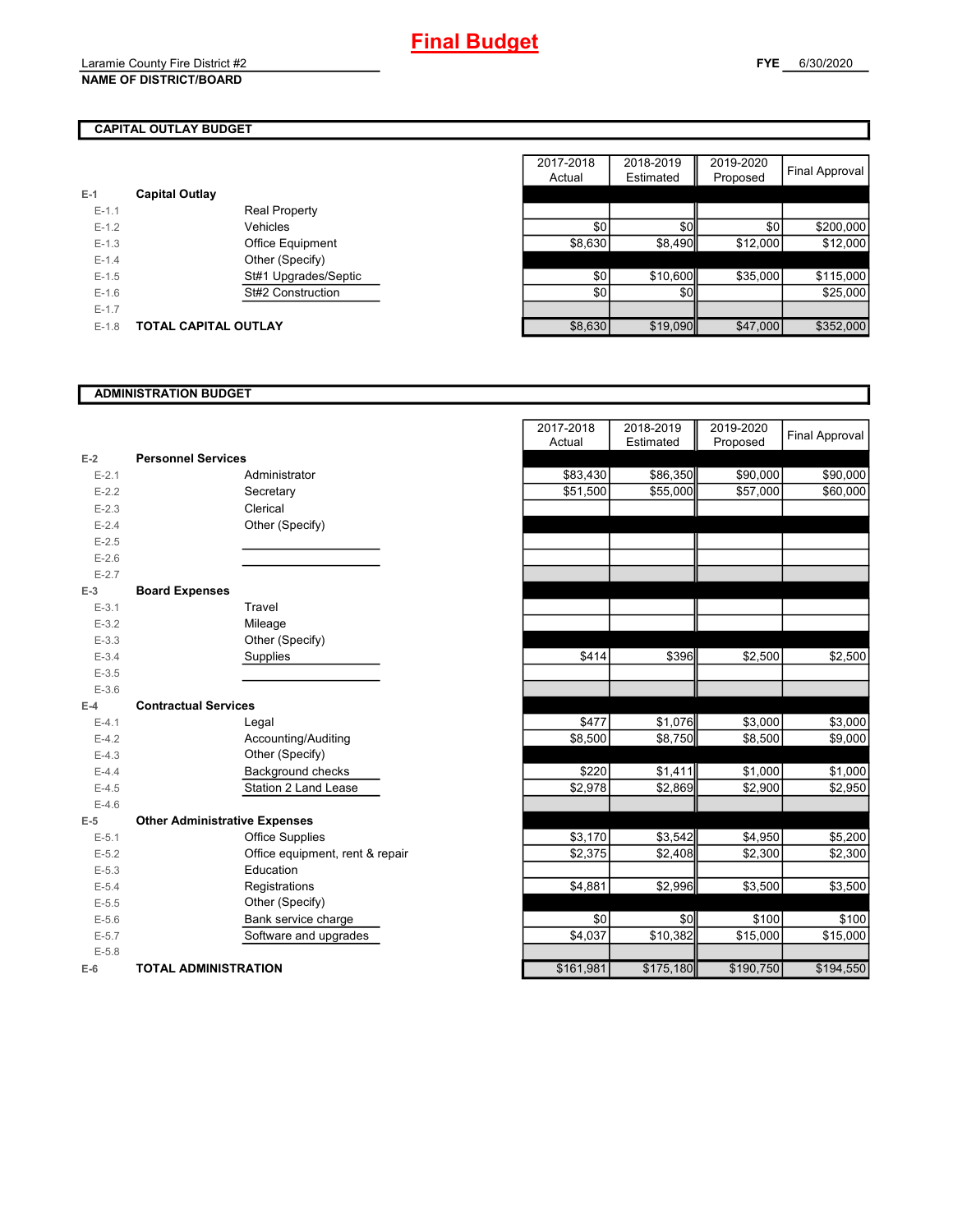**FYE** 6/30/2020

# **OPERATIONS BUDGET**

| $E-7$     | <b>Personnel Services</b>              |           |             |             |             |
|-----------|----------------------------------------|-----------|-------------|-------------|-------------|
| $E - 7.1$ | Wages--Operations                      | \$123,600 | \$193,124   | \$278,000   | \$282,000   |
| $E - 7.2$ | <b>Service Contracts</b>               |           |             |             |             |
| $E - 7.3$ | Other (Specify)                        |           |             |             |             |
| $E - 7.4$ | Volunteer stipends                     | \$102,362 | \$101,526   | \$105,000   | \$105,000   |
| $E - 7.5$ | Residency program                      | \$27,925  | \$36,550    | \$54,000    | \$54,000    |
| $E - 7.6$ |                                        |           |             |             |             |
| $E-8$     | <b>Travel</b>                          |           |             |             |             |
| $E-8.1$   | Mileage                                |           |             |             |             |
| $E - 8.2$ | Other (Specify)                        |           |             |             |             |
| $E - 8.3$ | Chief travel expenses                  | \$12,635  | \$17,594    | \$10,000    | \$10,000    |
| $E - 8.4$ | Fuel                                   | \$31,448  | \$41,583    | \$35,000    | \$35,000    |
| $E - 8.5$ |                                        |           |             |             |             |
| $E-9$     | <b>Operating supplies (List)</b>       |           |             |             |             |
| $E-9.1$   | Supplies                               | \$32,376  | \$31,214    | \$53,550    | \$53,550    |
| $E - 9.2$ | New equipment                          | \$61,751  | \$162,807   | \$62,000    | \$96,000    |
| $E - 9.3$ | Equip & apparatus mainte               | \$108,655 | \$130,851   | \$114,800   | \$115,800   |
| $E-9.4$   | <b>Building maintenance</b>            | \$24,737  | \$32,513    | \$38,000    | \$55,000    |
| $E-9.5$   |                                        |           |             |             |             |
| $E-10$    | <b>Program Services (List)</b>         |           |             |             |             |
| $E-10.1$  | Retention & Recruitment                | \$21,723  | \$22,491    | \$26,000    | \$26,500    |
| $E-10.2$  | <b>Public Education</b>                | \$13,188  | \$4,583     | \$7,500     | \$7,500     |
| $E-10.3$  | Training/Education                     | \$66,274  | \$78,422    | \$117,500   | \$107,500   |
| $E-10.4$  | Residency Program                      | \$17,902  | \$17,182    | \$36,000    | \$36,000    |
| $E-10.5$  |                                        |           |             |             |             |
| $E-11$    | <b>Contractual Arrangements (List)</b> |           |             |             |             |
| $E-11.1$  | <b>Utilities</b>                       | \$44,975  | \$50,162    | \$57,450    | \$63,450    |
| $E-11.2$  |                                        |           |             |             |             |
| $E-11.3$  |                                        |           |             |             |             |
| $E-11.4$  |                                        |           |             |             |             |
| $E-11.5$  |                                        |           |             |             |             |
| $E-12$    | <b>Other operations (Specify)</b>      |           |             |             |             |
| $E-12.1$  | Personnel Equipment                    | \$64,047  | \$65,231    | \$89,000    | \$89,000    |
| $E-12.2$  | <b>SLIB Water Cisterns</b>             | \$20,000  | \$0         | \$0         |             |
| $E-12.3$  | <b>Wildland Fire Program</b>           | \$97,294  | \$167,543   | \$160,000   | \$160,000   |
| $E-12.4$  | Supplies for New St#2                  | \$703     | \$30,203    | \$20,000    | \$75,000    |
| $E-12.5$  |                                        |           |             |             |             |
| E-13      | <b>TOTAL OPERATIONS</b>                | \$871,595 | \$1,183,579 | \$1,263,800 | \$1,371,300 |

|                |                                        | 2017-2018<br>Actual | 2018-2019<br>Estimated | 2019-2020<br>Proposed | <b>Final Approval</b> |
|----------------|----------------------------------------|---------------------|------------------------|-----------------------|-----------------------|
| $\overline{7}$ | <b>Personnel Services</b>              |                     |                        |                       |                       |
| $E - 7.1$      | Wages--Operations                      | \$123,600           | \$193,124              | \$278,000             | \$282,000             |
| $E - 7.2$      | <b>Service Contracts</b>               |                     |                        |                       |                       |
| $E - 7.3$      | Other (Specify)                        |                     |                        |                       |                       |
| $E - 7.4$      | Volunteer stipends                     | \$102,362           | \$101,526              | \$105,000             | \$105,000             |
| $E - 7.5$      | Residency program                      | \$27,925            | $\overline{$}36,550$   | \$54,000              | \$54,000              |
| $E - 7.6$      |                                        |                     |                        |                       |                       |
| 8              | <b>Travel</b>                          |                     |                        |                       |                       |
| $E-8.1$        | Mileage                                |                     |                        |                       |                       |
| $E-8.2$        | Other (Specify)                        |                     |                        |                       |                       |
| $E - 8.3$      | Chief travel expenses                  | \$12,635            | \$17,594               | \$10,000              | \$10,000              |
| $E - 8.4$      | Fuel                                   | \$31,448            | \$41,583               | \$35,000              | \$35,000              |
| $E - 8.5$      |                                        |                     |                        |                       |                       |
| 9              | <b>Operating supplies (List)</b>       |                     |                        |                       |                       |
| $E-9.1$        | Supplies                               | \$32,376            | \$31,214               | \$53,550              | \$53,550              |
| $E-9.2$        | New equipment                          | \$61,751            | \$162,807              | \$62,000              | \$96,000              |
| $E - 9.3$      | Equip & apparatus mainte               | \$108,655           | \$130,851              | \$114,800             | \$115,800             |
| $E - 9.4$      | <b>Building maintenance</b>            | \$24,737            | \$32,513               | \$38,000              | \$55,000              |
| $E-9.5$        |                                        |                     |                        |                       |                       |
| 10             | <b>Program Services (List)</b>         |                     |                        |                       |                       |
| $E-10.1$       | Retention & Recruitment                | \$21,723            | \$22,491               | \$26,000              | \$26,500              |
| $E-10.2$       | <b>Public Education</b>                | \$13,188            | \$4,583                | \$7,500               | \$7,500               |
| $E-10.3$       | Training/Education                     | \$66,274            | \$78,422               | \$117,500             | \$107,500             |
| $E-10.4$       | <b>Residency Program</b>               | \$17,902            | \$17,182               | \$36,000              | \$36,000              |
| $E-10.5$       |                                        |                     |                        |                       |                       |
| 11             | <b>Contractual Arrangements (List)</b> |                     |                        |                       |                       |
| E-11.1         | <b>Utilities</b>                       | \$44,975            | \$50,162               | \$57,450              | \$63,450              |
| $E-11.2$       |                                        |                     |                        |                       |                       |
| E-11.3         |                                        |                     |                        |                       |                       |
| $E-11.4$       |                                        |                     |                        |                       |                       |
| $E-11.5$       |                                        |                     |                        |                       |                       |
| 12             | <b>Other operations (Specify)</b>      |                     |                        |                       |                       |
| $E-12.1$       | Personnel Equipment                    | \$64,047            | \$65,231               | \$89,000              | \$89,000              |
| $E-12.2$       | <b>SLIB Water Cisterns</b>             | \$20,000            | \$0                    | \$0                   |                       |
| E-12.3         | <b>Wildland Fire Program</b>           | \$97,294            | \$167,543              | \$160,000             | \$160,000             |
| $E-12.4$       | Supplies for New St#2                  | \$703               | \$30,203               | \$20,000              | \$75,000              |
| $E-12.5$       |                                        |                     |                        |                       |                       |
| $13 -$         | TOTAL OPERATIONS                       | \$871 595           | \$1 183 579            | \$1,263,800           | \$1,371,300           |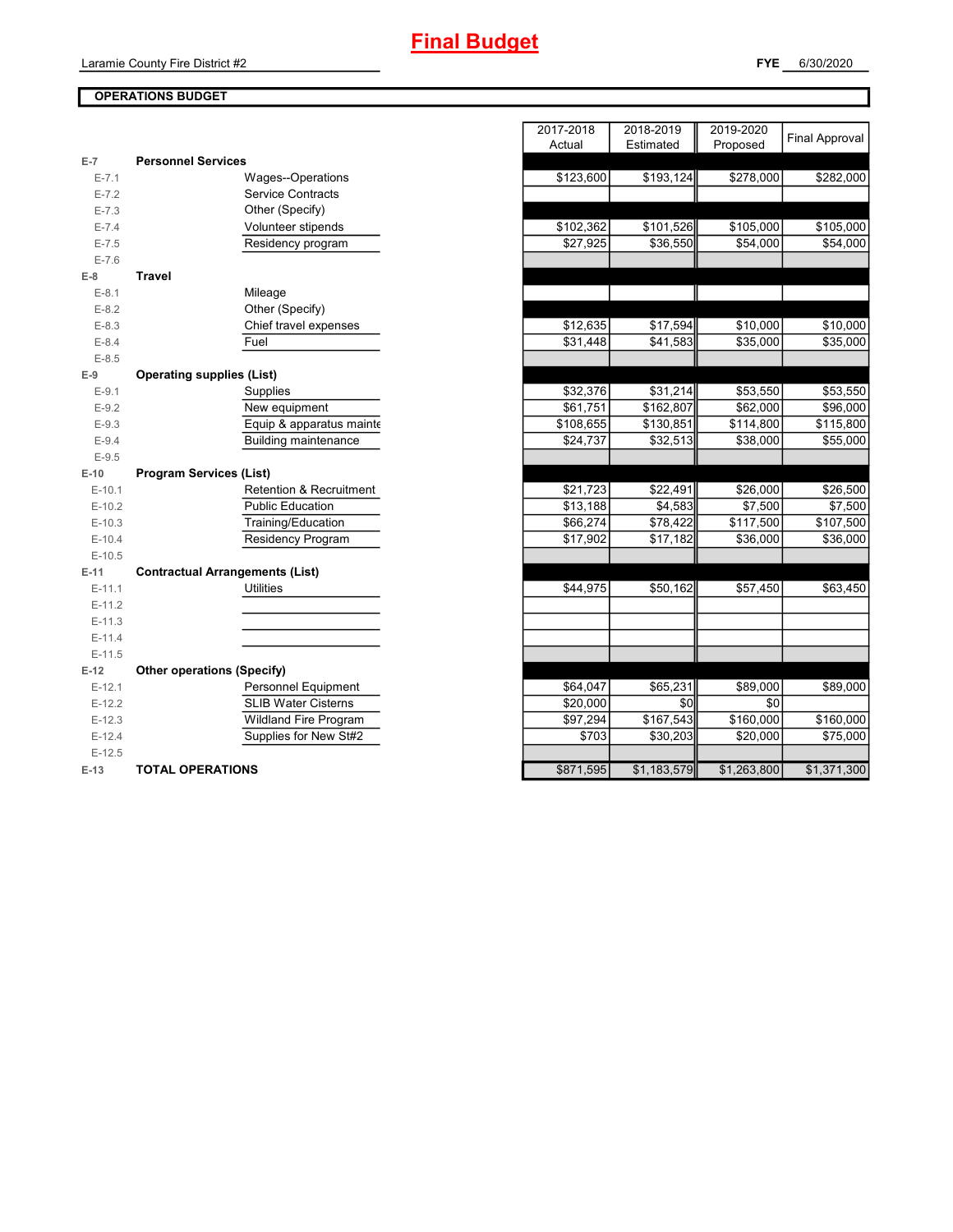# **INDIRECT COSTS BUDGET**

|          |                              | Actual    | Estimated | Proposed  | . .       |
|----------|------------------------------|-----------|-----------|-----------|-----------|
| $E-14$   | Insurance                    |           |           |           |           |
| $E-14.1$ | Liability                    | \$5,560   | \$8,284   | \$6,400   | \$6,400   |
| $E-14.2$ | Buildings and vehicles       | \$17,206  | \$17,921  | \$28,600  | \$28,600  |
| $E-14.3$ | Equipment                    |           |           |           |           |
| $E-14.4$ | Other (Specify)              |           |           |           |           |
| $E-14.5$ |                              |           |           |           |           |
| $E-14.6$ |                              |           |           |           |           |
| $E-14.7$ |                              |           |           |           |           |
| $E-15$   | Indirect payroll costs:      |           |           |           |           |
| $E-15.1$ | FICA (Social Security) taxes | \$16,421  | \$18,473  | \$22,000  | \$22,000  |
| $E-15.2$ | <b>Workers Compensation</b>  | \$22,359  | \$33,195  | \$35,000  | \$35,000  |
| $E-15.3$ | <b>Unemployment Taxes</b>    | \$797     | \$677     | \$1,000   | \$1,000   |
| $E-15.4$ | Retirement                   | \$34,104  | \$43,490  | \$58,060  | \$59,600  |
| $E-15.5$ | Health Insurance             | \$29,881  | \$36,934  | \$50,000  | \$61,500  |
| $E-15.6$ | Other (Specify)              |           |           |           |           |
| $E-15.7$ |                              |           |           |           |           |
| $E-15.8$ |                              |           |           |           |           |
| $E-15.9$ |                              |           |           |           |           |
| $E-17$   | <b>TOTAL INDIRECT COSTS</b>  | \$126,328 | \$158,974 | \$201,060 | \$214,100 |

| 2017-2018<br>Actual | 2018-2019<br>Estimated | 2019-2020<br>Proposed | <b>Final Approval</b> |
|---------------------|------------------------|-----------------------|-----------------------|
|                     |                        |                       |                       |
| \$5,560             | \$8,284                | \$6,400               | \$6,400               |
|                     |                        |                       |                       |
| \$17,206            | \$17,921               | \$28,600              | \$28,600              |
|                     |                        |                       |                       |
|                     |                        |                       |                       |
|                     |                        |                       |                       |
|                     |                        |                       |                       |
|                     |                        |                       |                       |
|                     |                        |                       |                       |
| \$16,421            | \$18,473               | \$22,000              | \$22,000              |
| \$22,359            | \$33,195               | \$35,000              | \$35,000              |
| \$797               | \$677                  | \$1,000               | \$1,000               |
| \$34,104            | \$43,490               | \$58,060              | \$59,600              |
| \$29,881            | \$36,934               | \$50,000              | \$61,500              |
|                     |                        |                       |                       |
|                     |                        |                       |                       |
|                     |                        |                       |                       |
|                     |                        |                       |                       |
|                     |                        |                       |                       |
| \$126,328           | \$158,974              | \$201,060             | \$214,100             |

#### **DEBT SERVICE BUDGET**

|         |                           | 2017-2018 | 2018-2019  | 2019-2020 |                       |
|---------|---------------------------|-----------|------------|-----------|-----------------------|
|         |                           | Actual    | Estimated  | Proposed  | <b>Final Approval</b> |
| $D-1$   | <b>Debt Service</b>       |           |            |           |                       |
| $D-1.1$ | Principal                 | \$OI      | \$342.823  | \$335,000 | \$385,000             |
| $D-1.2$ | Interest                  | \$0       | \$71,075   | \$58,600  | \$58,600              |
| $D-1.3$ | Fees                      | \$2.253   | <b>SOI</b> | <b>SO</b> | \$45,000              |
| $D-2$   | <b>TOTAL DEBT SERVICE</b> | \$2,253   | \$413,898  | \$393,600 | \$488,600             |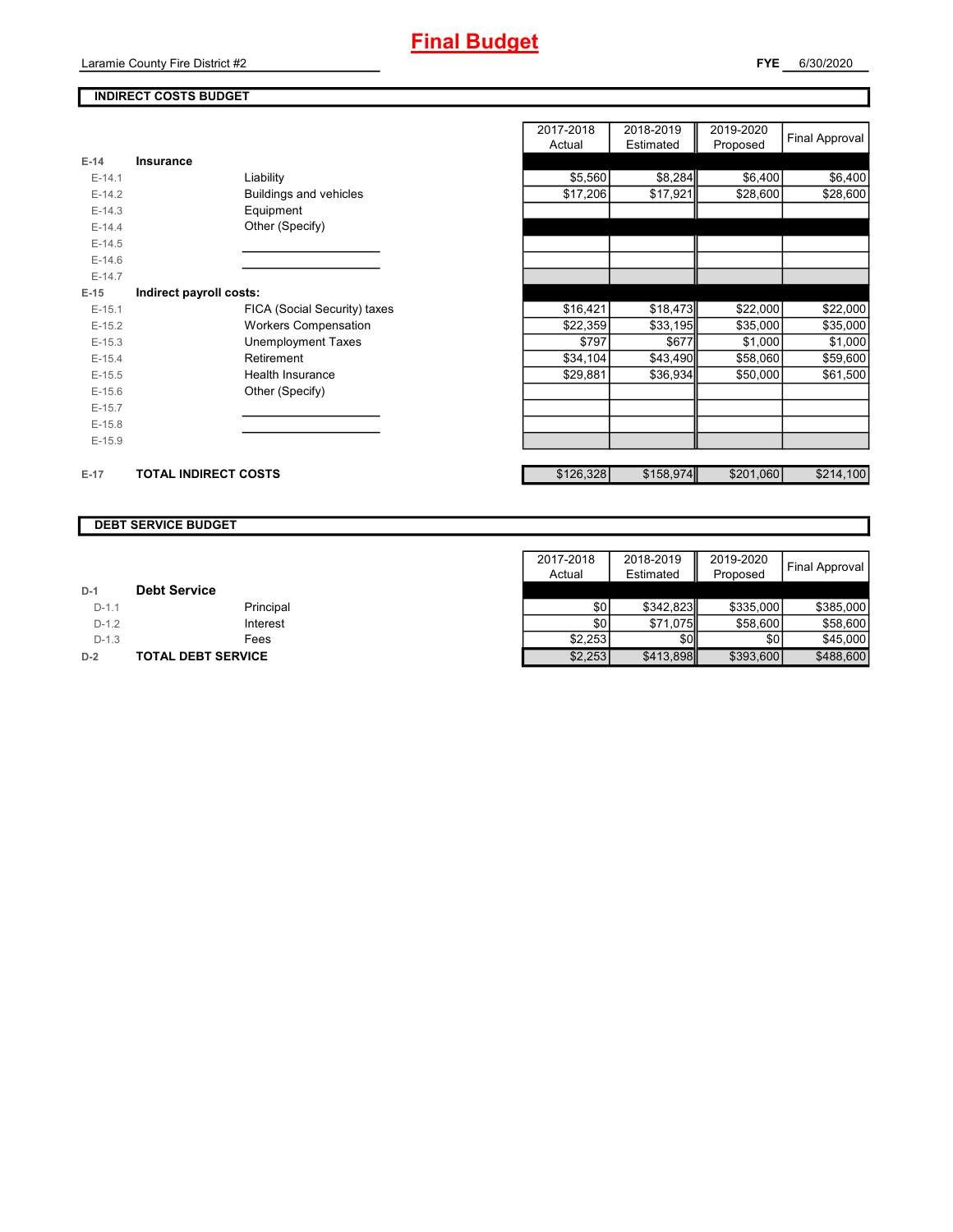#### Laramie County Fire District #2 **NAME OF DISTRICT/BOARD**

# **GENERAL FUNDS**

|         |                                                     | End of Year | Beginning   | Beginning   |                |
|---------|-----------------------------------------------------|-------------|-------------|-------------|----------------|
|         |                                                     | 2017-2018   | 2018-2019   | 2019-2020   |                |
| $C-1$   | <b>Balances at Beginning of Fiscal Year</b>         | Actual      | Estimated   | Proposed    | Final Approval |
| $C-1.1$ | General Fund Checking Account Balance               | \$539,751   | \$539,751   | \$355,717   | \$579,658      |
| $C-1.2$ | Savings and Investments Account Balance             |             | \$0         |             |                |
| $C-1.3$ | General Fund CD Balance                             |             | \$0         |             |                |
| $C-1.4$ | All Other Funds                                     |             | \$0         |             |                |
| $C-1.5$ | Reserves (From Below)                               | \$555,338   | \$555,338   | \$692,999   | \$899,170      |
| $C-1.6$ | <b>Total Estimated Cash and Investments on Hand</b> | \$1,095,089 | \$1.095.089 | \$1,048,716 | \$1,478,828    |
| $C-2$   | <b>General Fund Reductions:</b>                     |             |             |             |                |
| $C-2.1$ | a. Unpaid bills at FYE                              |             |             |             |                |
| $C-2.2$ | b. Reserves                                         | \$555,338   | \$1,170,530 | \$692,999   | \$899,170      |
| $C-2.3$ | Total Deductions (a+b)                              | \$555,338   | \$1,170,530 | \$692,999   | \$899,170      |
| $C-2.4$ | <b>Estimated Non-Restricted Funds Available</b>     | \$539.751   | $-$75.441$  | \$355.717   | \$579.658      |
|         |                                                     |             |             |             |                |

# **SINKING & DEBT SERVICE FUNDS**

|          |                                                             |            | 2017-2018 | 2018-2019   | 2019-2020 | Final Approval |
|----------|-------------------------------------------------------------|------------|-----------|-------------|-----------|----------------|
| $C-3$    |                                                             |            | Actual    | Estimated   | Proposed  |                |
| $C-3.1$  | Beginning Balance in Reserve Account (end of previous year) |            | \$157,332 | \$176,383   | \$546,544 | \$546.544      |
| $C-3.2$  | Date of Reserve Approval in Minutes:                        | 12/16/2015 |           |             |           |                |
| $C-3.3$  | Amount to be added to the reserve                           |            | \$424,284 | \$2,712,302 | \$35,000  | \$40,000       |
| $C-3.4$  | Date of Reserve Approval in Minutes:                        | 2/11/2019  |           |             |           |                |
| $C-3.5$  | SUB-TOTAL                                                   |            | \$581,616 | \$2,888,685 | \$581,544 | \$586,544      |
| $C-3.6$  | Identify the amount and project to be spent                 |            |           |             |           |                |
| $C-3.7$  | a. New Station 2 Project                                    |            | \$405,233 | \$2,342,141 | \$100,000 |                |
| $C-3.8$  | n.                                                          |            |           |             |           |                |
| $C-3.9$  |                                                             |            |           |             |           |                |
| $C-3.10$ | Date of Reserve Approval in Minutes:                        |            |           |             |           |                |
| $C-3.11$ | TOTAL CAPITAL OUTLAY (a+b+c)                                |            | \$405,233 | \$2,342,141 | \$100,000 | \$0            |
| $C-3.12$ | Balance to be retained                                      |            | \$176,383 | \$546,544   | \$481,544 | \$586,544      |
|          |                                                             |            |           |             |           |                |

# **RESERVES**

|          |                                                             |           | 2017-2018 | 2018-2019 | 2019-2020 | Final Approval |
|----------|-------------------------------------------------------------|-----------|-----------|-----------|-----------|----------------|
| $C-4$    |                                                             |           | Actual    | Estimated | Proposed  |                |
| $C-4.1$  | Beginning Balance in Reserve Account (end of previous year) |           | \$363,955 | \$378,955 | \$623.986 | \$625,157      |
| $C-4.2$  | Date of Reserve Approval in Minutes:                        | 12/1/2015 |           |           |           |                |
| $C-4.3$  | Amount to be added to the reserve                           |           | \$15,000  | \$245,031 | \$267,469 | \$267,469      |
| $C-4.4$  | Date of Reserve Approval in Minutes:                        | 2/11/2019 |           |           |           |                |
| $C-4.5$  | SUB-TOTAL                                                   |           | \$378.955 | \$623,986 | \$891,455 | \$892,626      |
| $C-4.6$  | Identify the amount and project to be spent                 |           |           |           |           |                |
| $C-4.7$  | a. Engine Replacement                                       |           |           |           | \$580,000 | \$580,000      |
| $C-4.8$  | b. Septic (Emergency Func                                   |           |           |           | \$100,000 |                |
| $C-4.9$  |                                                             |           |           |           |           |                |
| $C-4.10$ | Date of Reserve Approval in Minutes:                        |           |           |           |           |                |
| $C-4.11$ | TOTAL OTHER RESERVE OUTLAY (a+b+c)                          |           | \$0       | \$0       | \$680,000 | \$580,000      |
| $C-4.12$ | Balance to be retained                                      |           | \$378,955 | \$623,986 | \$211,455 | \$312,626      |
|          |                                                             |           |           |           |           |                |

# **BOND FUNDS**

|         |                                                             | 2017-2018 | 2018-2019        | 2019-2020 | Final Approval |
|---------|-------------------------------------------------------------|-----------|------------------|-----------|----------------|
| $C-5$   |                                                             | Actual    | Estimated        | Proposed  |                |
| $C-5.1$ | Beginning Balance in Reserve Account (end of previous year) |           | \$0 <sub>1</sub> | \$0       |                |
| $C-5.2$ | Date of Reserve Approval in Minutes:                        |           |                  |           |                |
| $C-5.3$ | Amount to be added to the reserve                           |           |                  |           |                |
| $C-5.4$ | Date of Reserve Approval in Minutes:                        |           |                  |           |                |
| $C-5.5$ | SUB-TOTAL                                                   | \$0       | \$0              | \$0       | \$0            |
| $C-5.6$ | Identify the amount and project to be spent                 |           |                  |           |                |
| $C-5.7$ | Date of Reserve Approval in Minutes:                        |           |                  |           |                |
| $C-5.8$ | Balance to be retained                                      | \$0       | \$0              | \$0       | \$0            |
|         |                                                             |           |                  |           |                |
| $C-5.9$ | TOTAL TO BE SPENT                                           | \$405,233 | \$2,342,141      | \$780,000 | \$580.000      |